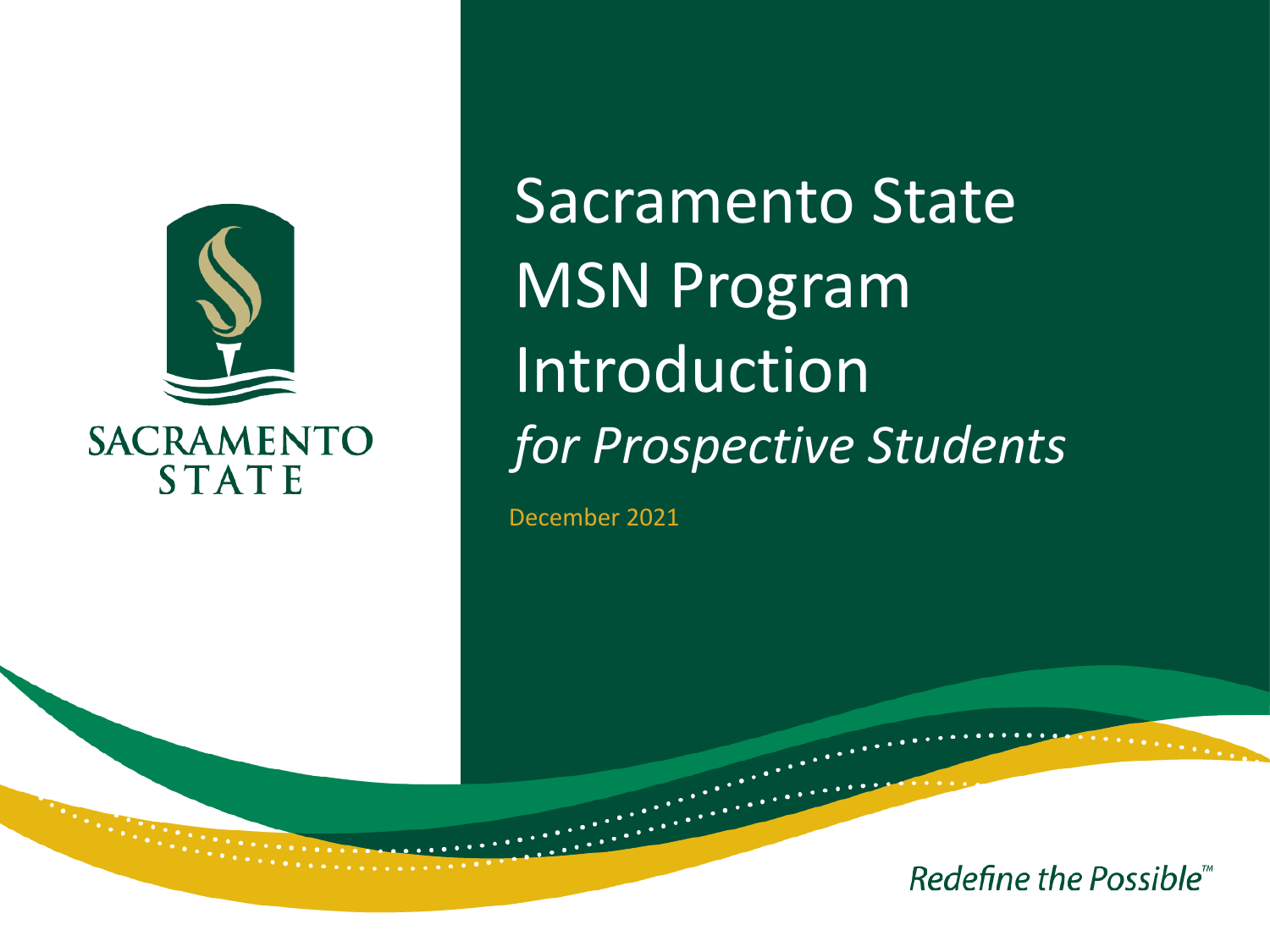## Program Overview

- General master's of science in nursing: advanced clinical/educator
- Provides competencies needed for a variety of roles, including education and leadership
- Not designed for school nurses if you are a school nurse please click this link to learn more about our SNC+MSN [option: https://www.cce.csus.edu/school-nurse-credential](https://www.cce.csus.edu/school-nurse-credential-program-masters-nursing)program-masters-nursing

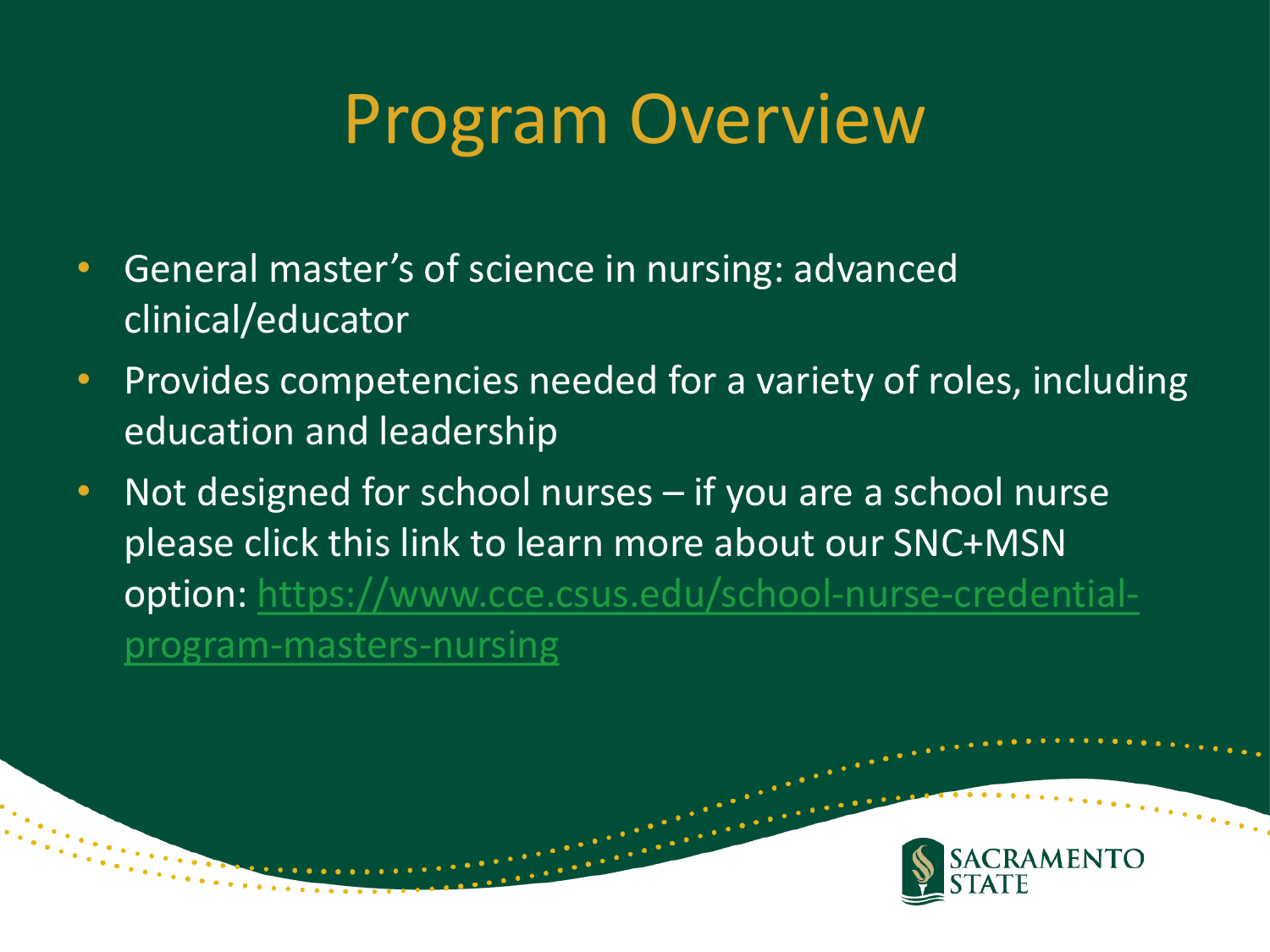## MSN program structure

- Oriented to working nurses so **hybrid** structure =
	- Some courses require occasional (once a month) **inperson** classes in evening
	- Most courses have one or more synchronous online classes using Zoom
	- All courses require asynchronous online, independent self-study modules and assignments

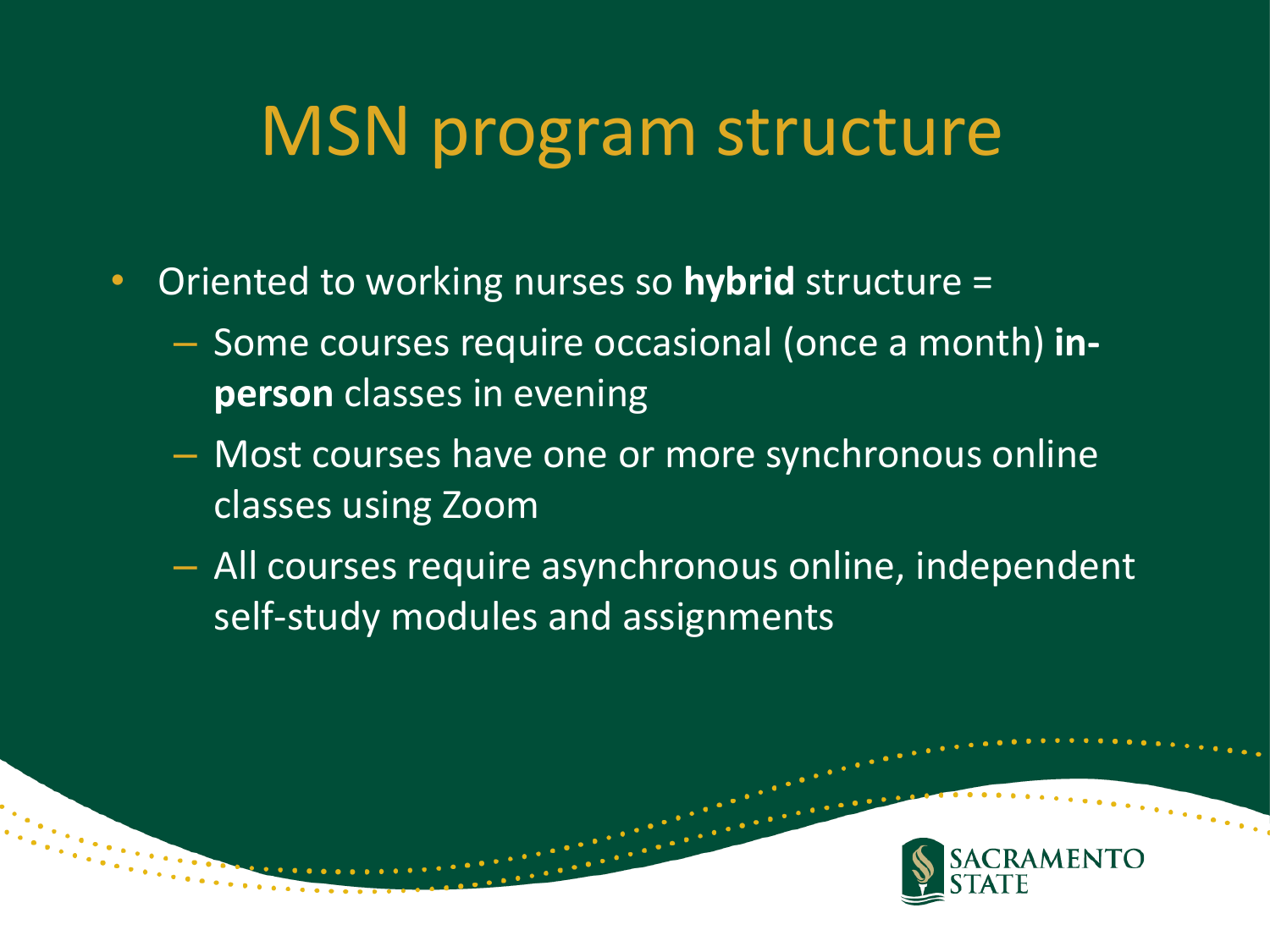# MSN Requirements

- Complete the "Graduate Writing Intensive" course (NURS 209) in first semester
- Advancement to Candidacy after completion of 12 units of core courses
- 33 Units of study with a minimum GPA of 3.0
- All courses require grade > 83%
- Completion of the Culminating Experience (N500) in final semester

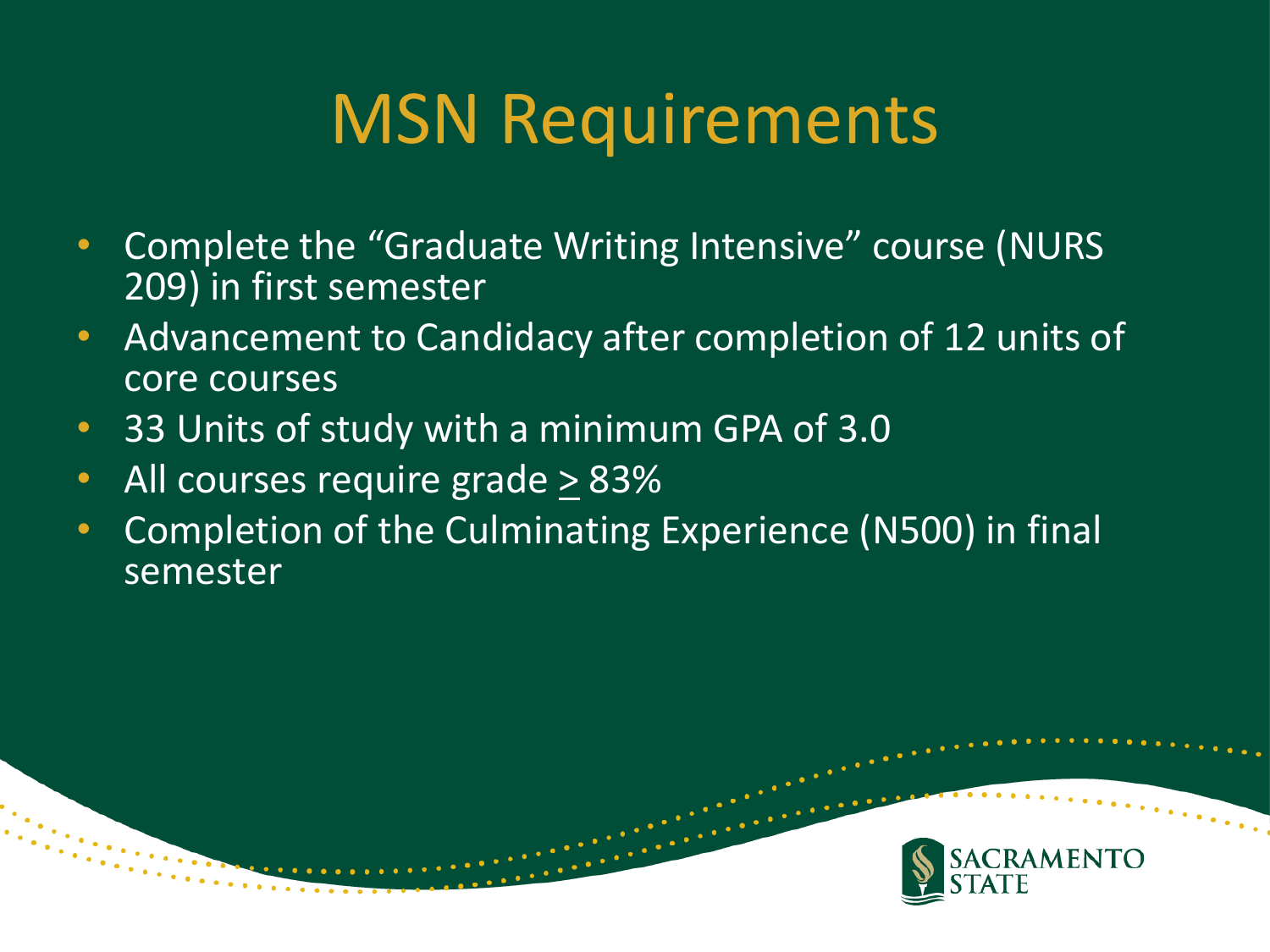## Program technical requirements

- All courses use Canvas learning management system
- Microsoft Office (e.g., Word) available for free for all Sacramento State students
- Students should have their own laptop/tablet/desktop to complete assignments
	- Sac State does have computer labs and IT resources
- Students learn how to write at the graduate level, using  $7<sup>th</sup>$  edition APA (American Psychological Association) writing guidelines/format
- Many courses employ Zoom webinar app for live/recorded online classes

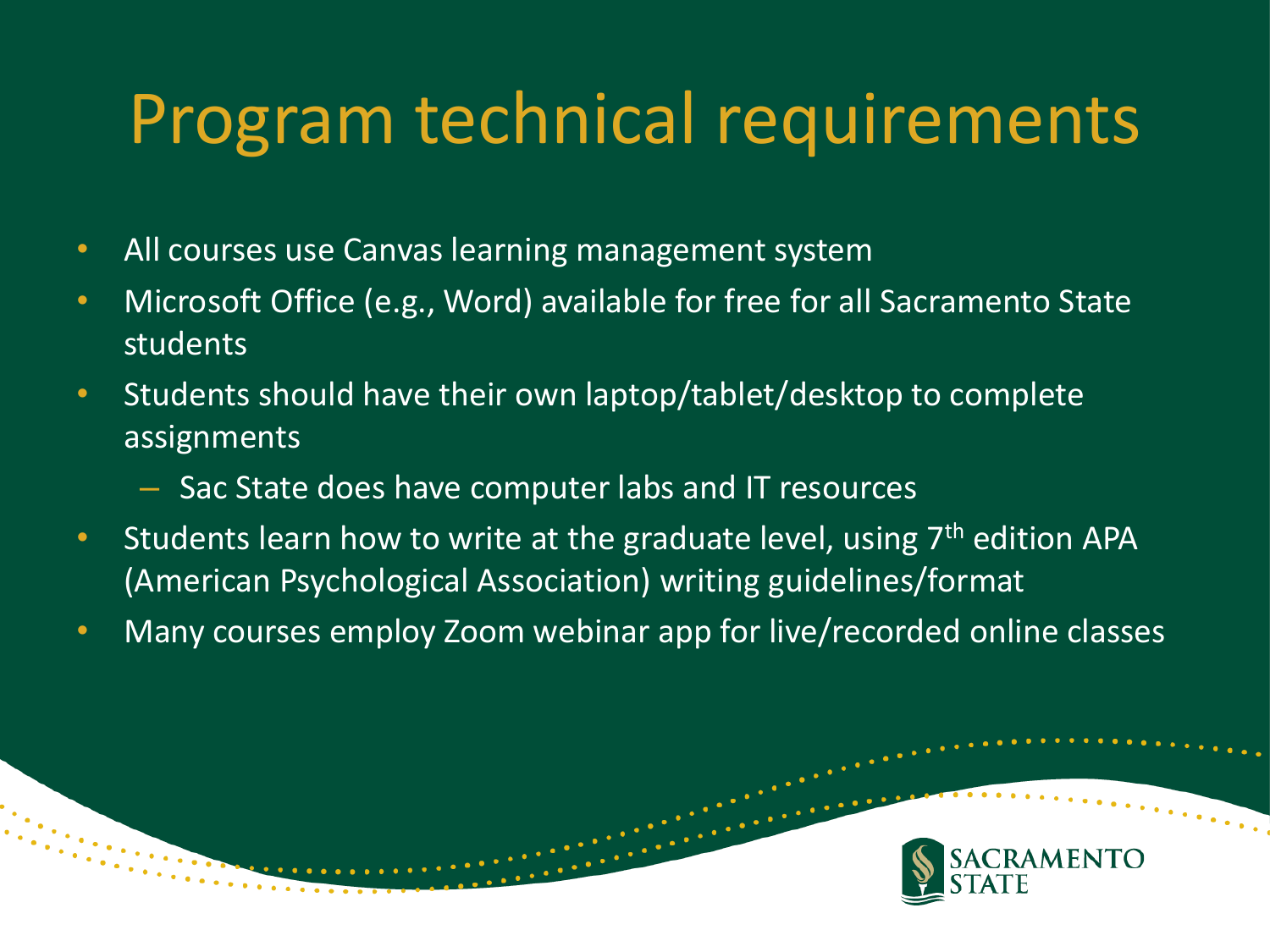#### More course scheduling information

- Most synchronous classes (live, in-person or on Zoom) are 1-2 times month in evening; typically 6pm-9pm
- Clinical course placements (NURS 294 & NURS 293) each require 135 hours
	- We try to place students where they work/have potential preceptor
	- We will find placements for students if they do not have potential preceptor
- **Only** the first semester courses (NURS 209 & NURS 210) meet during the day:
	- Two Tuesdays/month; 9am-3:30pm

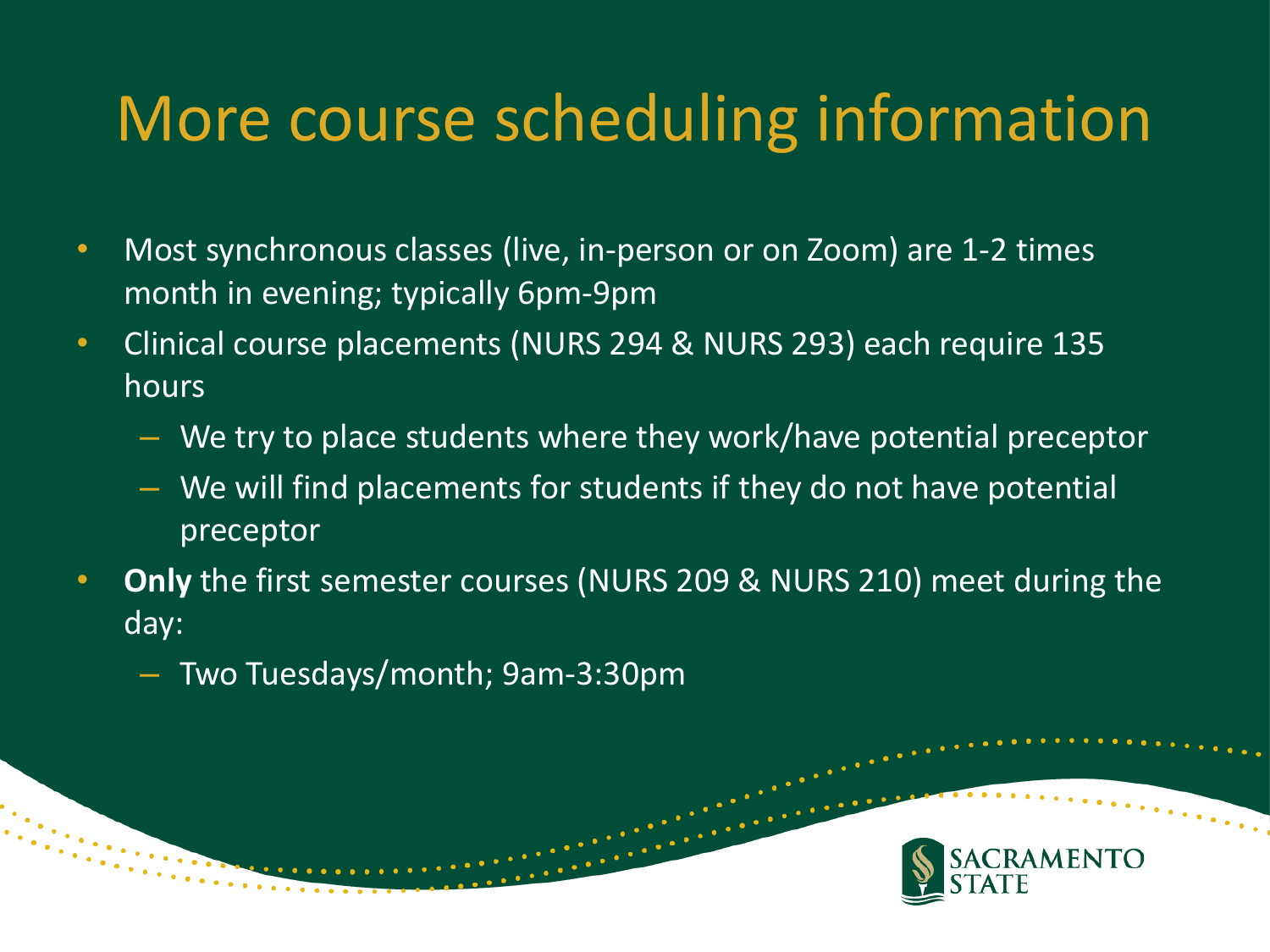#### Required Courses (each 3 units) – *ONLY offered in spring or fall*

#### **FALL COURSES**

- NURS 209: Advanced Role Development in Nursing
- NURS 210: Research: Foundation for Advanced Nursing
- NURS 232: Advanced Physical Assessment
- NURS 215: Community Health Services and Policy
- NURS 213: Seminar in Organizational and Systems Leadership
- NURS 293: Practicum: Organizational and Systems Leadership

#### **SPRING COURSES**

- NURS 230: Advanced Concepts in Pathophysiology
- NURS 231: Pharmacology for Advanced Practice
- NURS 214: Educational Program Development in Nursing
- NURS 294: Practicum in Educational Program Development in Nursing
- NURS 500: Culminating Experience

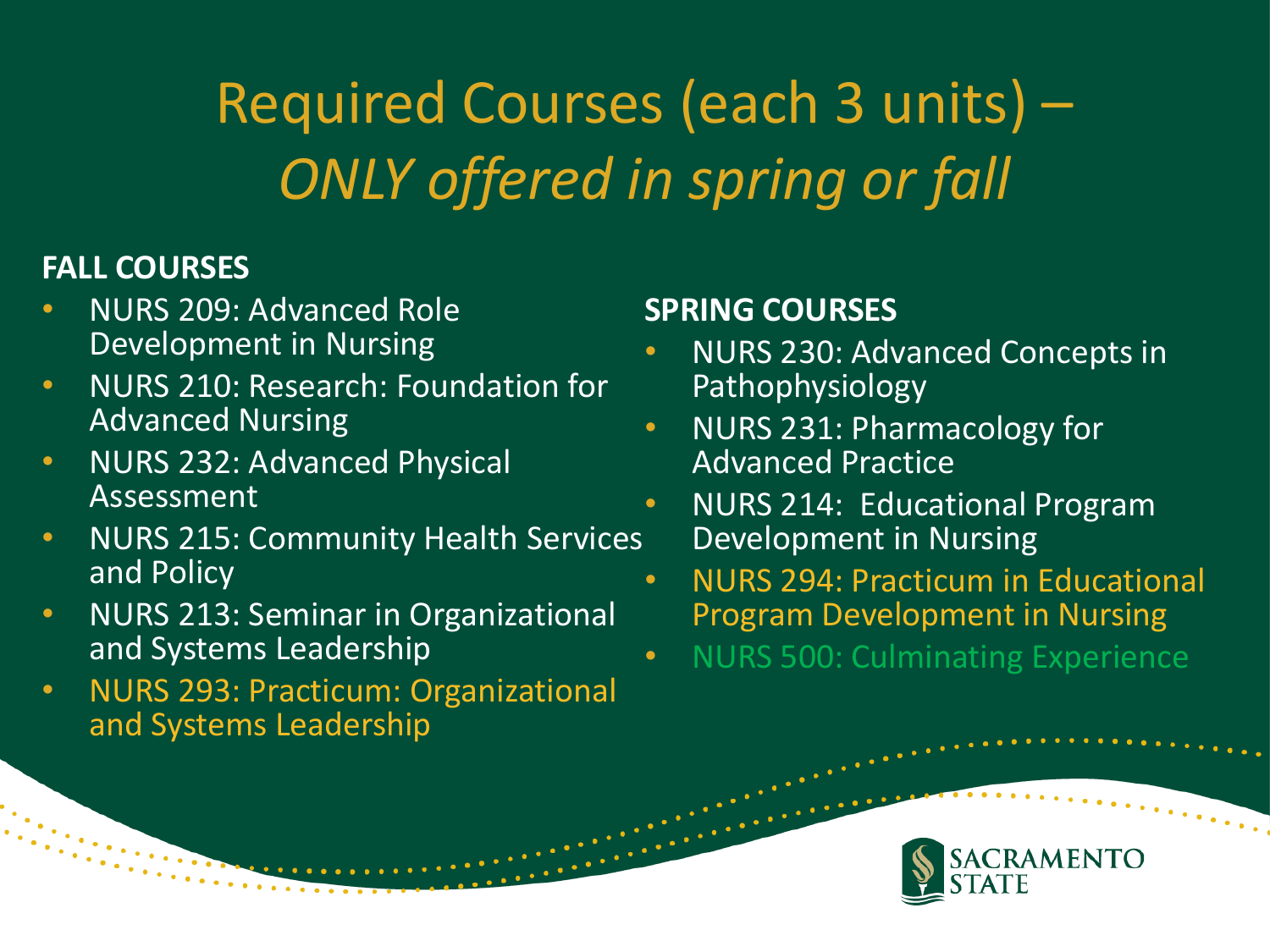# MSN Plan of Study

- Plan defines what/how many courses you will take each semester
- Most students complete program in two years (4 semesters) or three years (6 semesters)
- Students may select the pacing that works best for their schedules

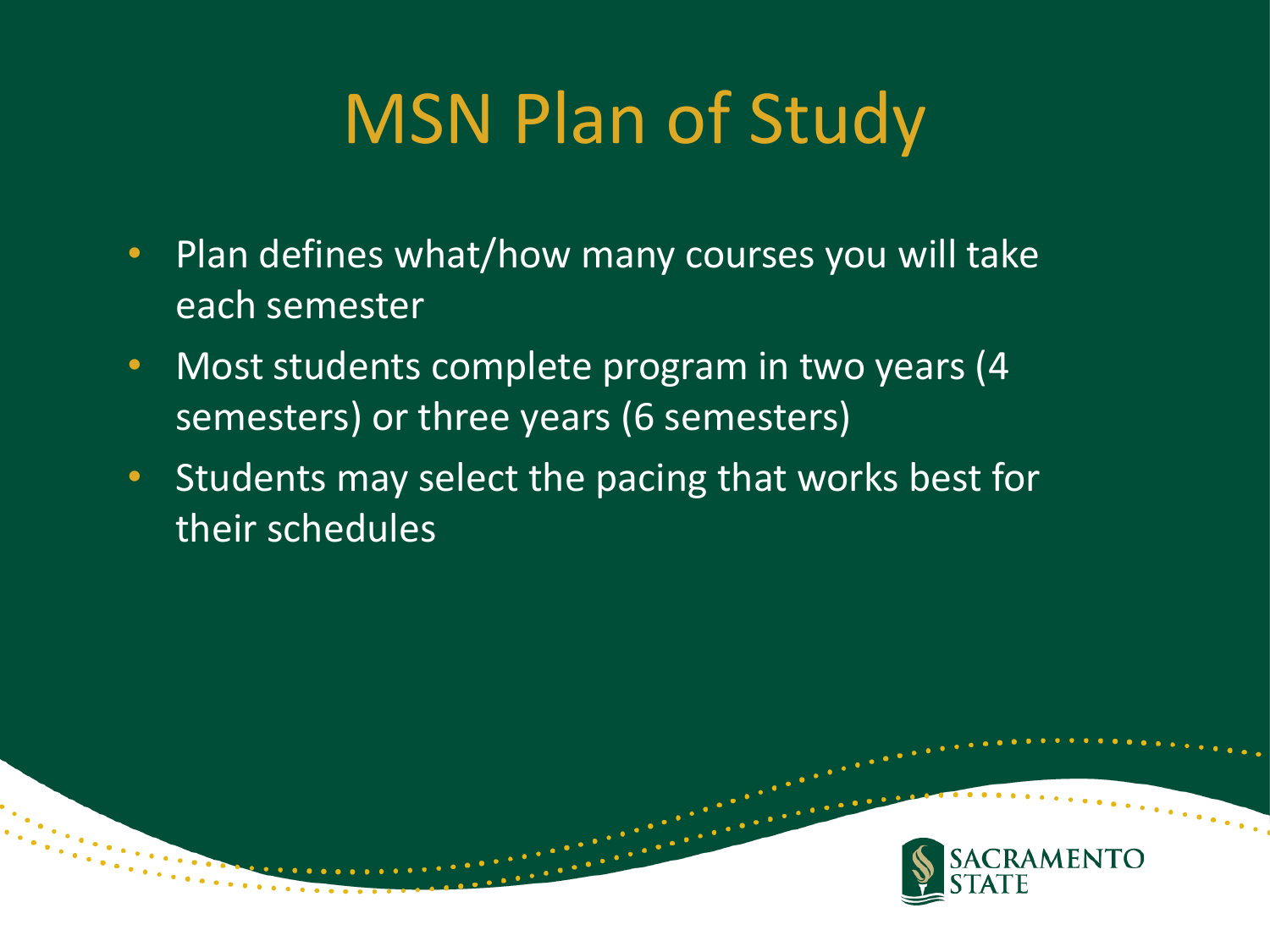# 4 Semester Plan of Study = complete in 2 years

| Semester 1 Fall                                                                                                                          | Semester 2 Spring                                                                                                  |
|------------------------------------------------------------------------------------------------------------------------------------------|--------------------------------------------------------------------------------------------------------------------|
| • NURS 209: Advanced Role Development in Nursing                                                                                         | • NURS 230: Advanced Concepts in Pathophysiology                                                                   |
| • NURS 210: Research as the Foundation for<br><b>Advanced Nursing</b><br>• NURS 232: Advanced Physical Assessment Across<br>the Lifespan | • NURS 231: Pharmacology for Advanced Practice<br>• NURS 214: Educational Program Development in<br><b>Nursing</b> |
| Semester 3 Fall                                                                                                                          | Semester 4 Spring                                                                                                  |
| . NURS 215: Community Health Services and Policy                                                                                         | • NURS 500: Culminating Experience                                                                                 |
| • NURS 213: Seminar in Organizational and Systems<br>Leadership                                                                          | • NURS 294: Practicum in Educational Program<br>Development in Nursing                                             |
| • NURS 293: Practicum in Specialized Nursing<br>Process: Organizational and Systems Leadership                                           | .                                                                                                                  |

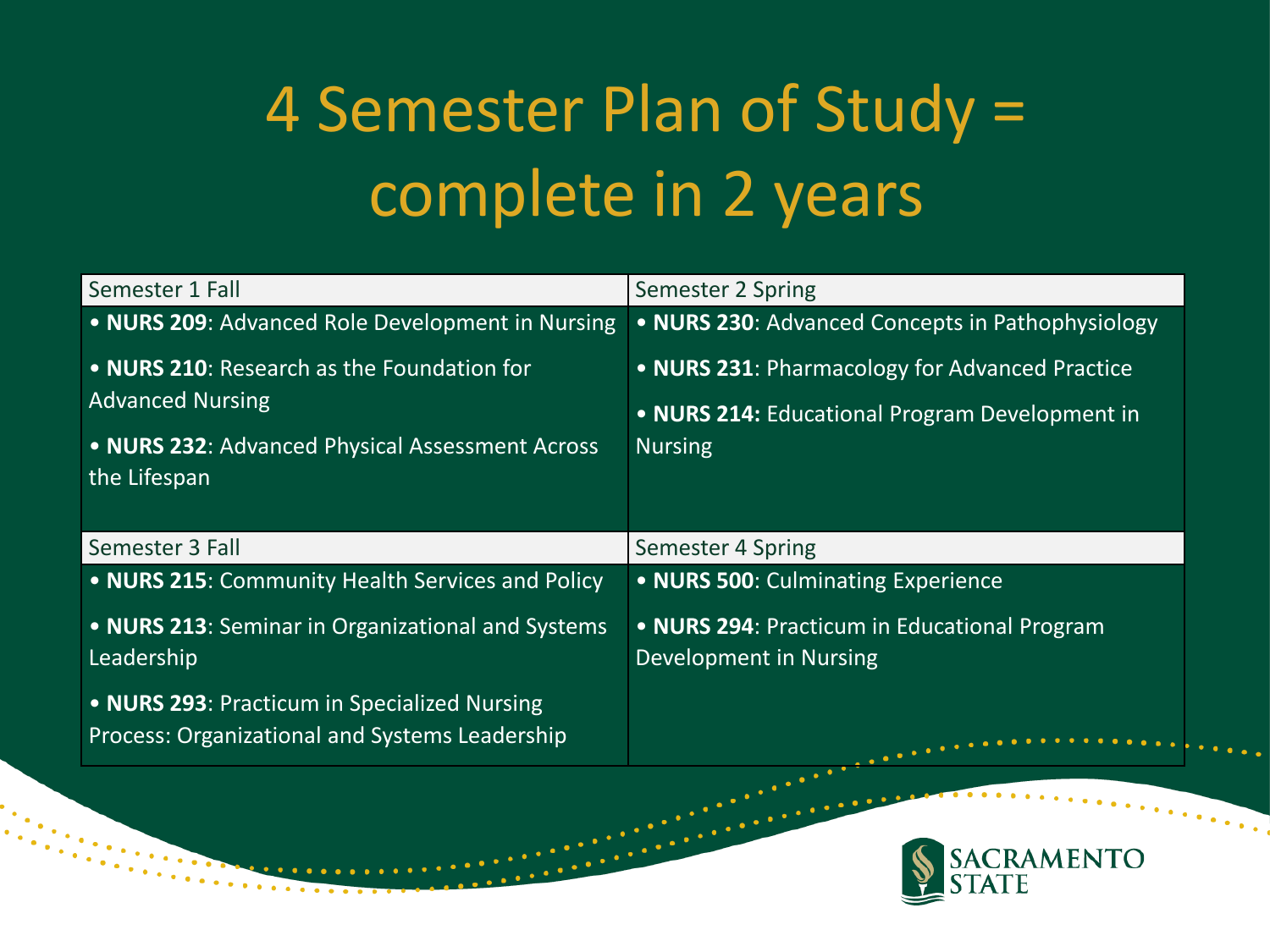### Sample 6 Semester Plan of Study = complete in 3 years

| Semester 1 Fall                                                       | Semester 2 Spring                                |
|-----------------------------------------------------------------------|--------------------------------------------------|
| • NURS 209: Advanced Role Development in Nursing                      | • NURS 230: Advanced Concepts in Pathophysiology |
| • NURS 210: Research as the Foundation for Advanced<br><b>Nursing</b> | • NURS 231: Pharmacology for Advanced Practice   |
| Semester 3 Fall                                                       | Semester 4 Spring                                |
| . NURS 215: Community Health Services and Policy                      | • NURS 294: Practicum in Educational Program     |
| . NURS 232: Advanced Physical Assessment Across the                   | Development in Nursing                           |
| Lifespan                                                              | • NURS 214: Educational Program Development in   |
|                                                                       | <b>Nursing</b>                                   |
| Semester 5 Fall                                                       | Semester 6 Spring                                |
| • NURS 213: Seminar in Organizational and Systems<br>Leadership       | • NURS 500: Culminating Experience               |
| • NURS 293: Practicum in Specialized Nursing Process:                 |                                                  |

Organizational and Systems leadership

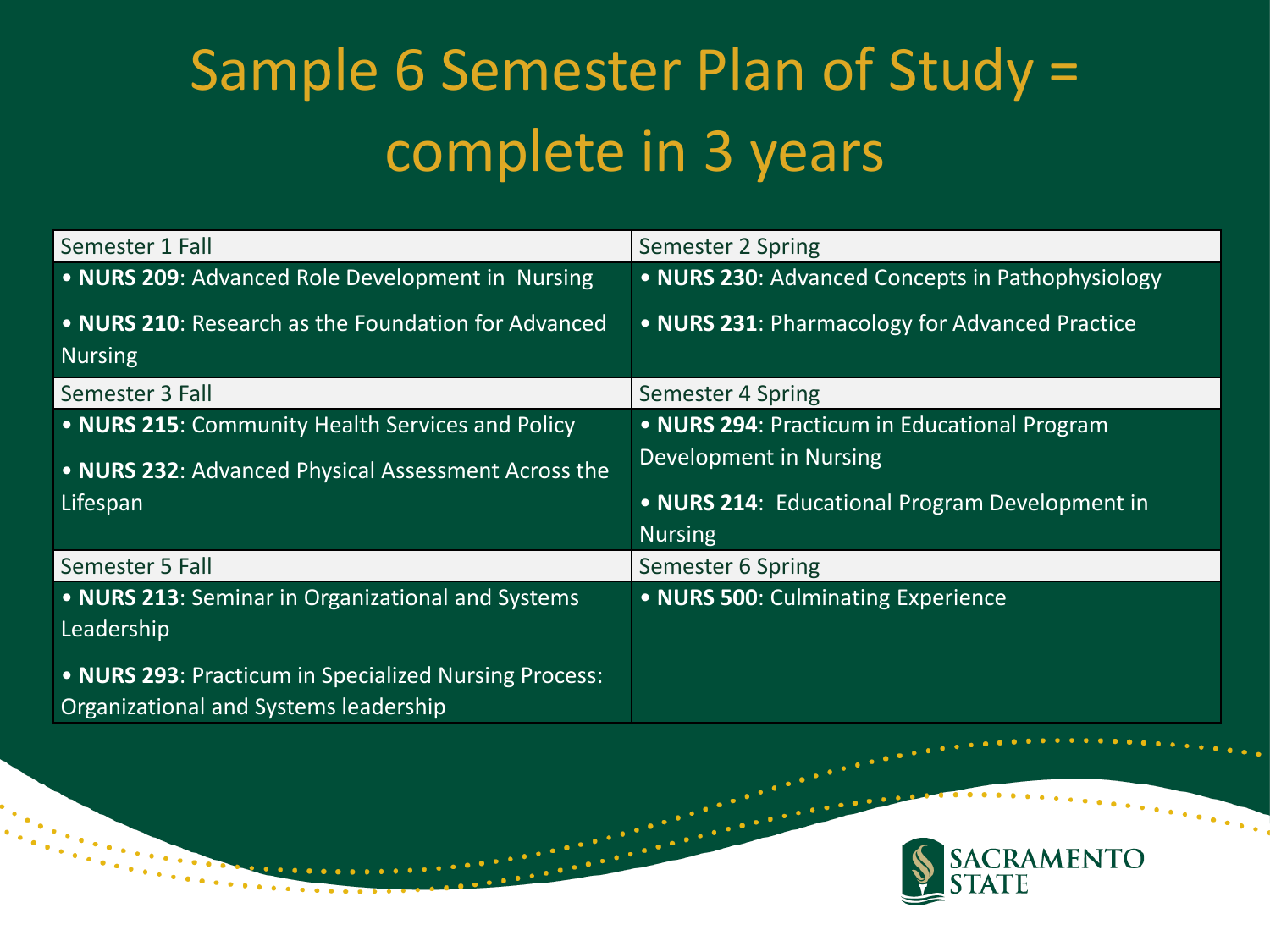#### Sample 8 semester plan of study = complete in 4 years

| Semester 1 Fall                                                                                | Semester 2 Spring                                |
|------------------------------------------------------------------------------------------------|--------------------------------------------------|
| • NURS 209: Advanced Role Development in Nursing                                               | . NURS 214: Educational Program Development in   |
| • NURS 210: Research as the Foundation for                                                     | <b>Nursing</b>                                   |
| <b>Advanced Nursing</b>                                                                        |                                                  |
| Semester 3 Fall                                                                                | Semester 4 Spring                                |
| . NURS 215: Community Health Services and Policy                                               | . NURS 230: Advanced Concepts in Pathophysiology |
|                                                                                                | • NURS 231: Pharmacology for Advanced Practice   |
| Semester 5 Fall                                                                                | Semester 6 Spring                                |
| . NURS 232: Advanced Physical Assessment Across                                                | • NURS 294: Practicum in Educational Program     |
| the Lifespan                                                                                   | Development in Nursing                           |
| Semester 7 Fall                                                                                | Semester 8 Spring                                |
| • NURS 213: Seminar in Organizational and Systems<br>Leadership                                | • NURS 500: Culminating Experience               |
| • NURS 293: Practicum in Specialized Nursing Process:<br>Organizational and Systems Leadership | <u>experience</u>                                |

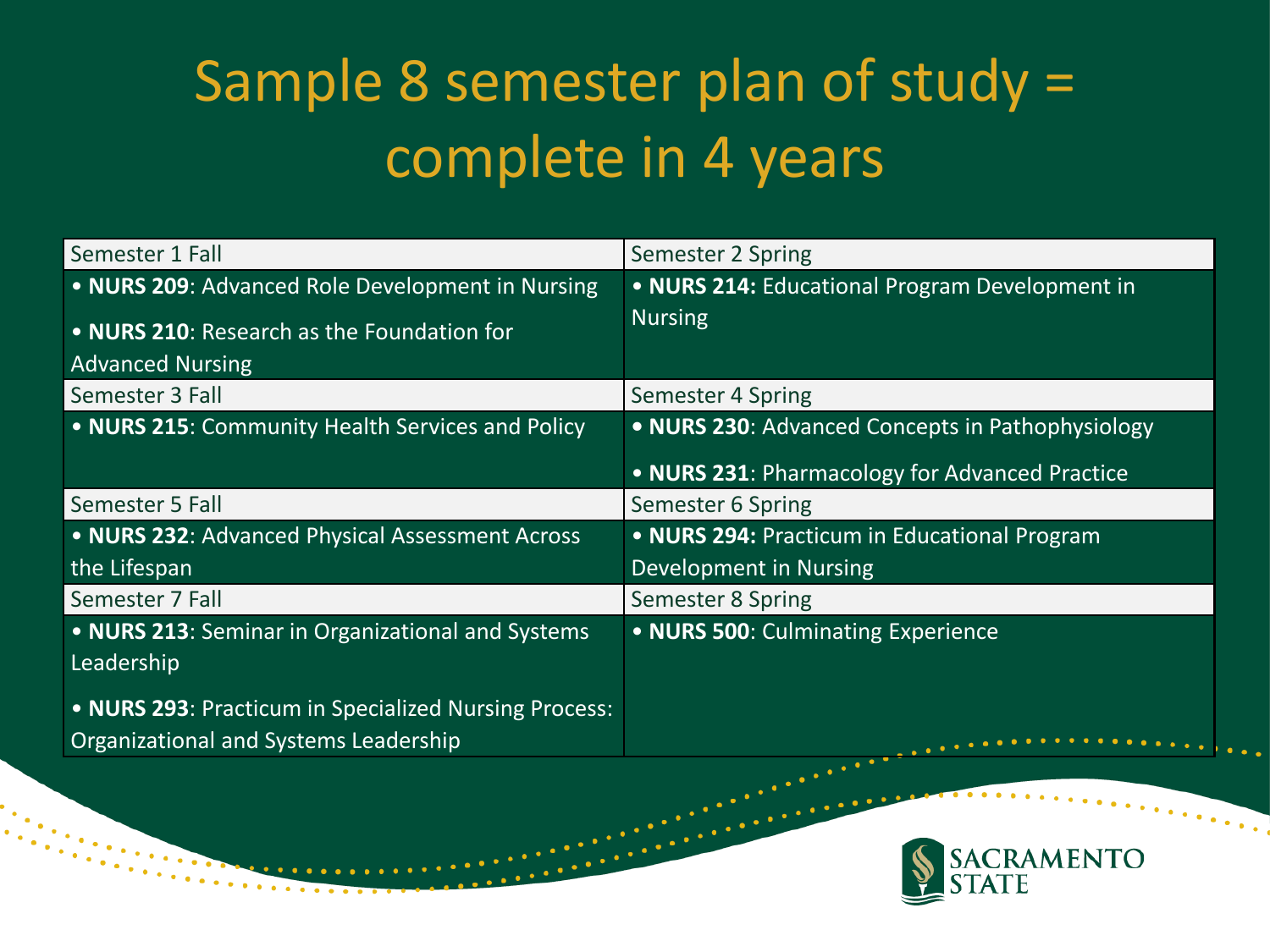# The Culminating Experience - N500

- Complete all pre-requisite coursework with a minimum GPA of 3.0
- Final semester in program
- Enroll in 3 unit course (N500)
- 3 options:
	- **Comprehensive Exam**
	- Project
	- Thesis

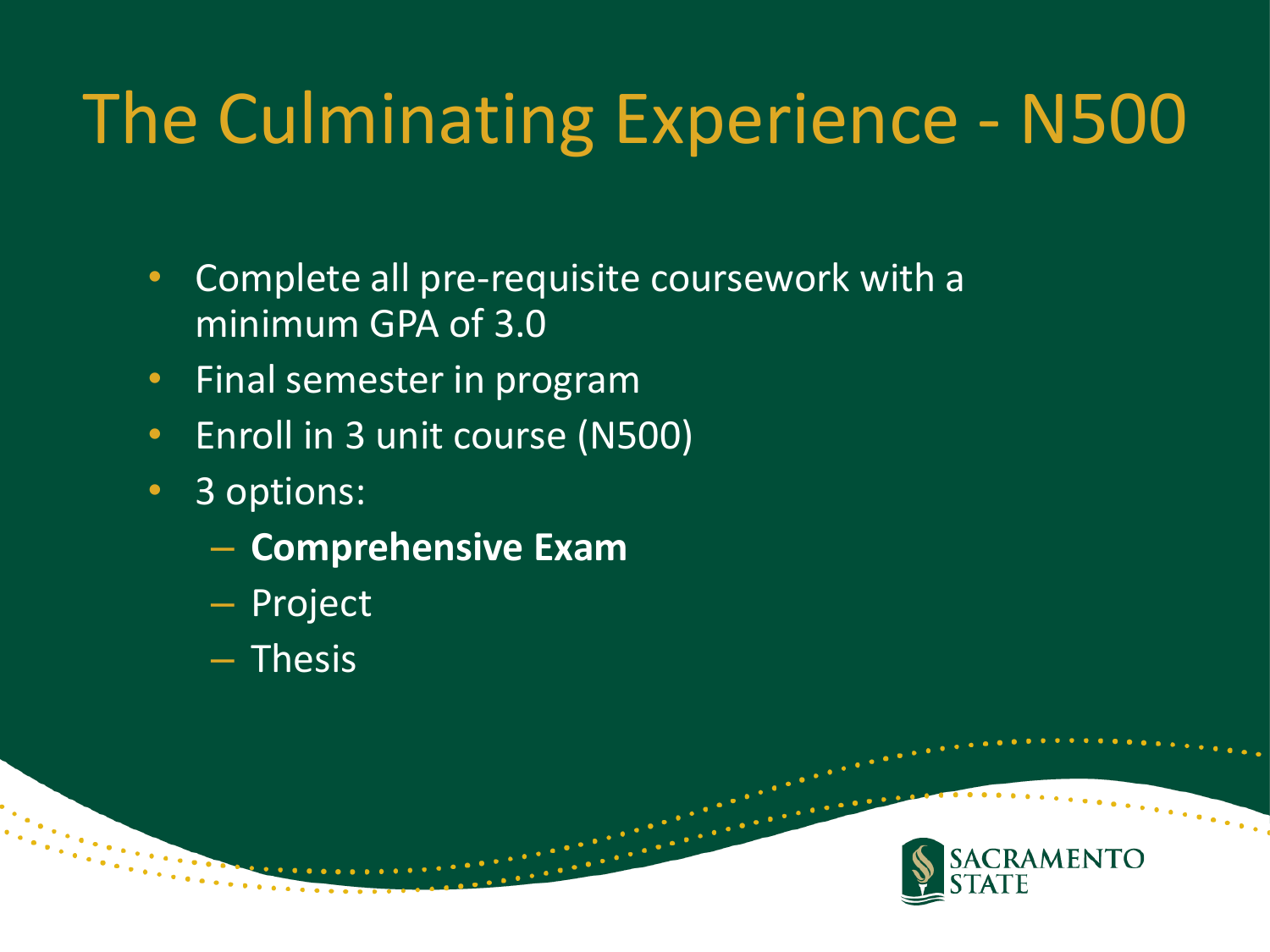## The Comprehensive Examination

- 30 page problem-solving paper completed independently during final semester
- Graded independently by three faculty as Credit/No Credit using criteria defined in Comprehensive Examination Scoring Rubric
- Only two attempts are allowed

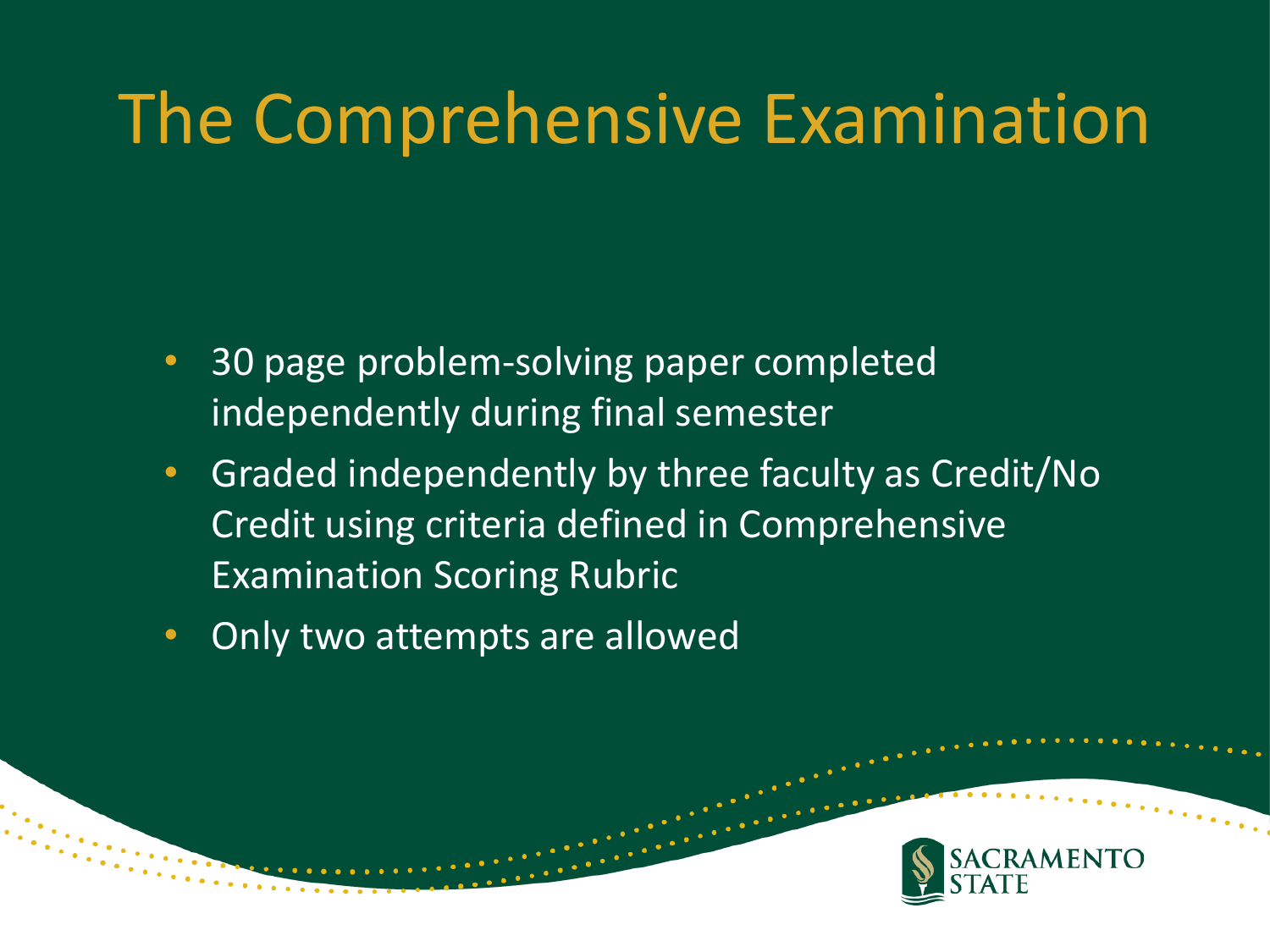#### Program completion/transfer of units

- All requirements for graduation must be completed within 7 years of starting graduate coursework
- Only 6 units of graduate course credits are transferrable from another graduate program

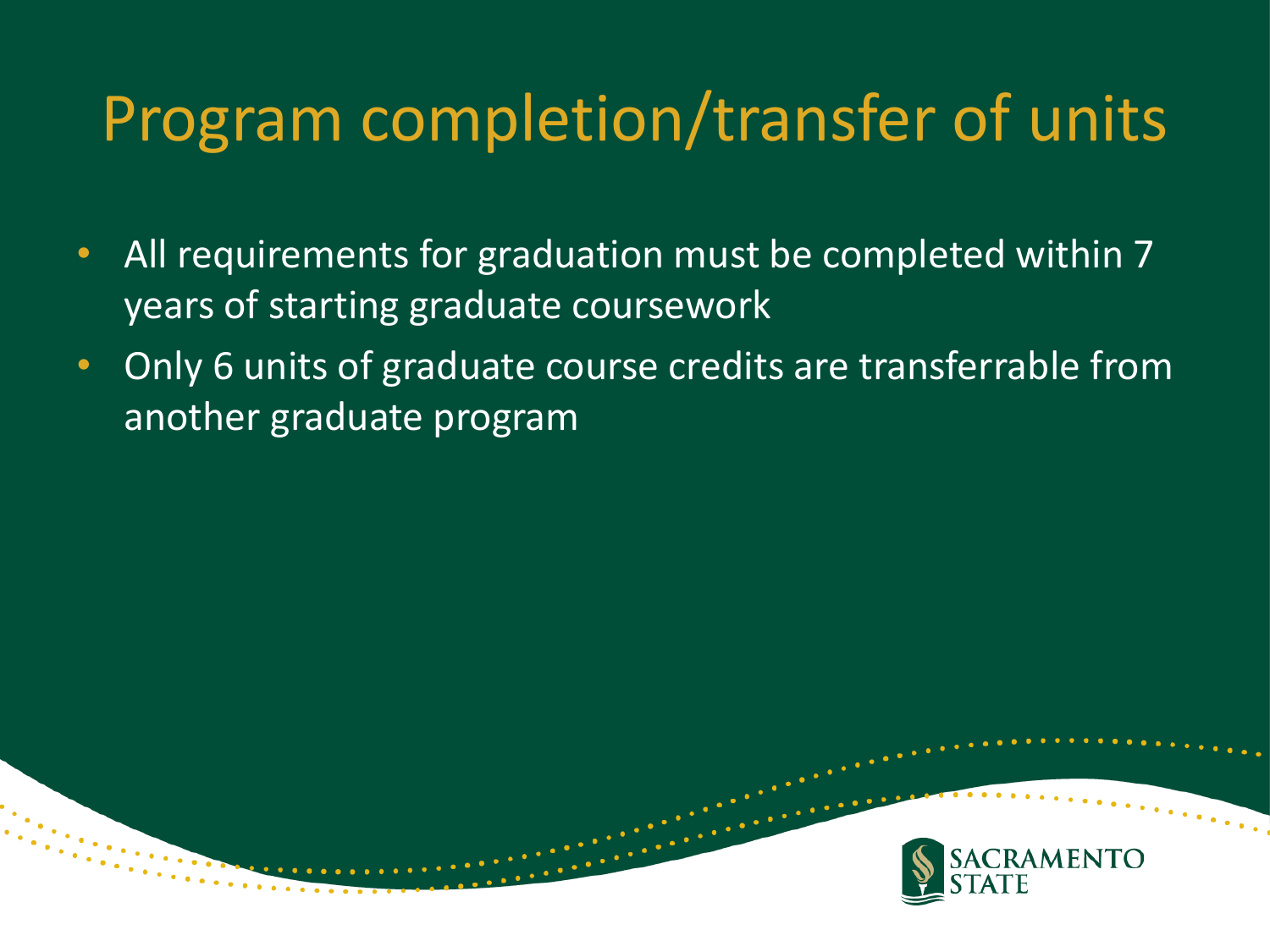# CNS (Clinical Nurse Specialist) option coming in 2024

- We are planning clinical and coursework for CNS specialty certification.
- We do not yet have a certain timeline for when CNS program will be approved, though likely in 2024.
- Both current MSN students and graduates will be eligible to take CNS theory and clinical courses.

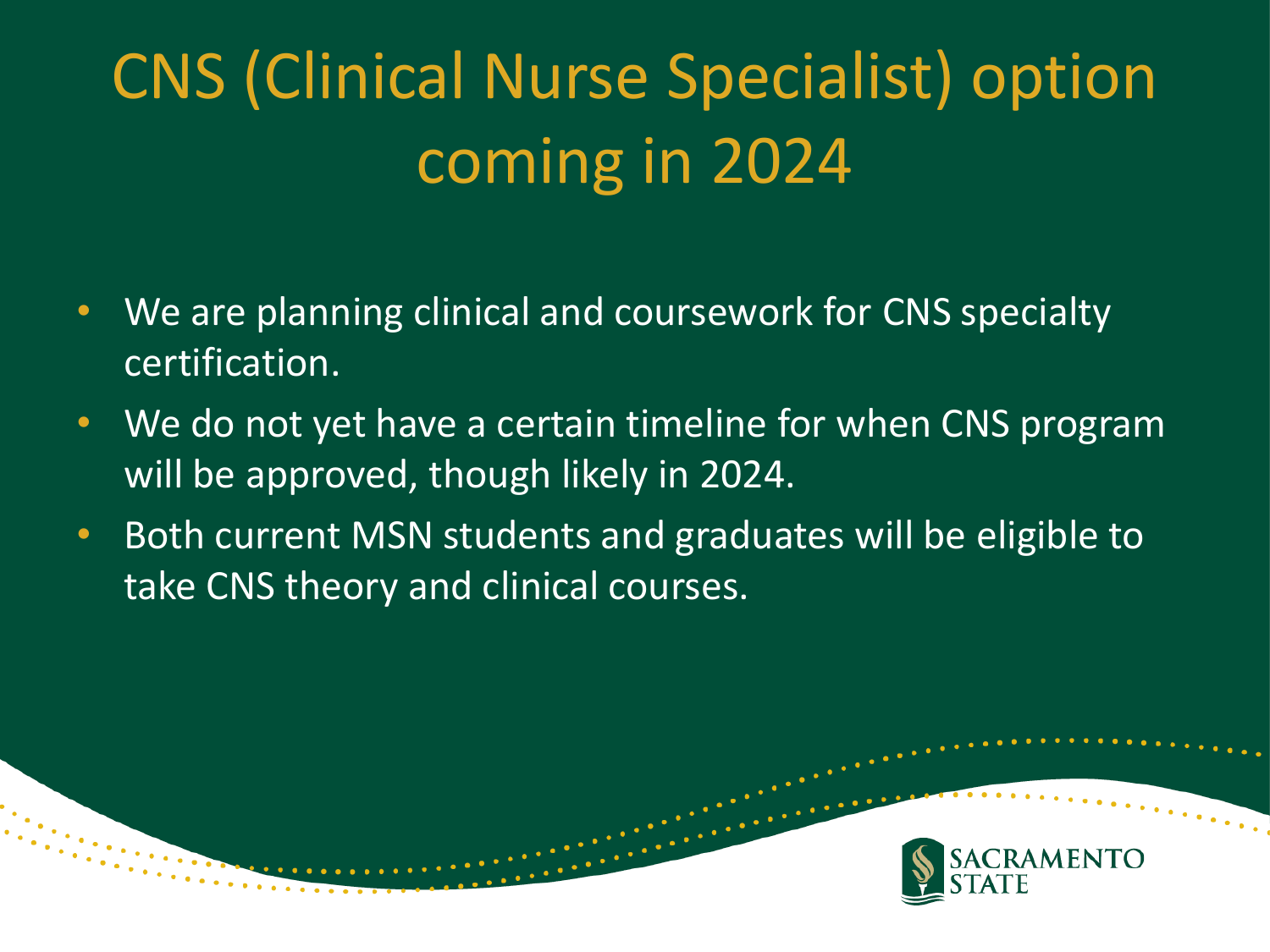#### **APPLICATION DETAILS**

- **Application period is October 1 to March 1**
- We will **not** notify applicants of incomplete applications
- Be sure to submit all transcripts, including courses in progress
- Application requires purpose statement and two letters of recommendation
- Keep copies of everything
- We notify by email regarding admission status and other important communication so check your email for messages from us

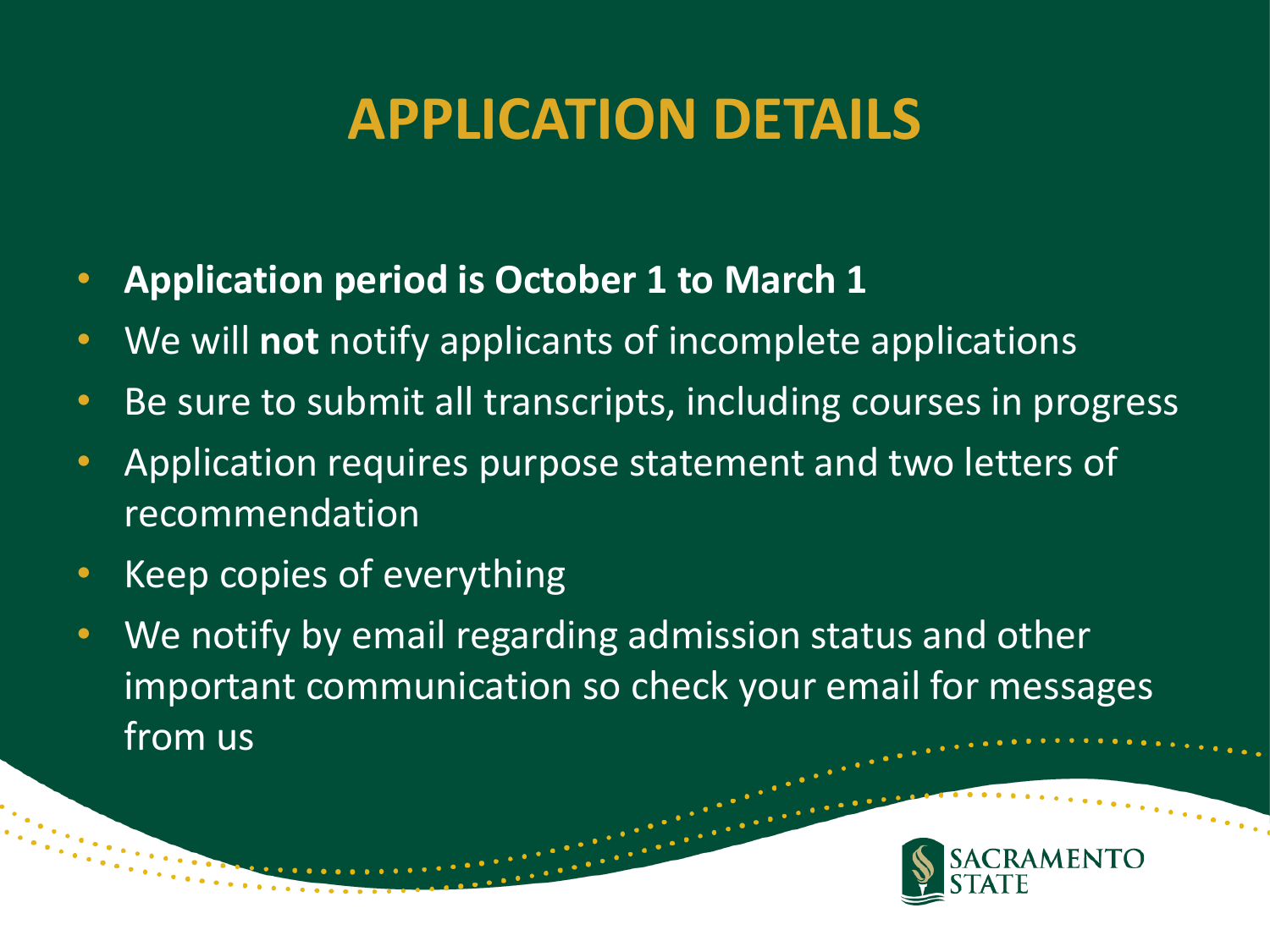# Sources of Information

- Sac State Graduate Nursing website
- Office of Graduate Students website: <https://www.csus.edu/graduate-studies/>
- CSUS Catalog:<http://catalog.csus.edu/>

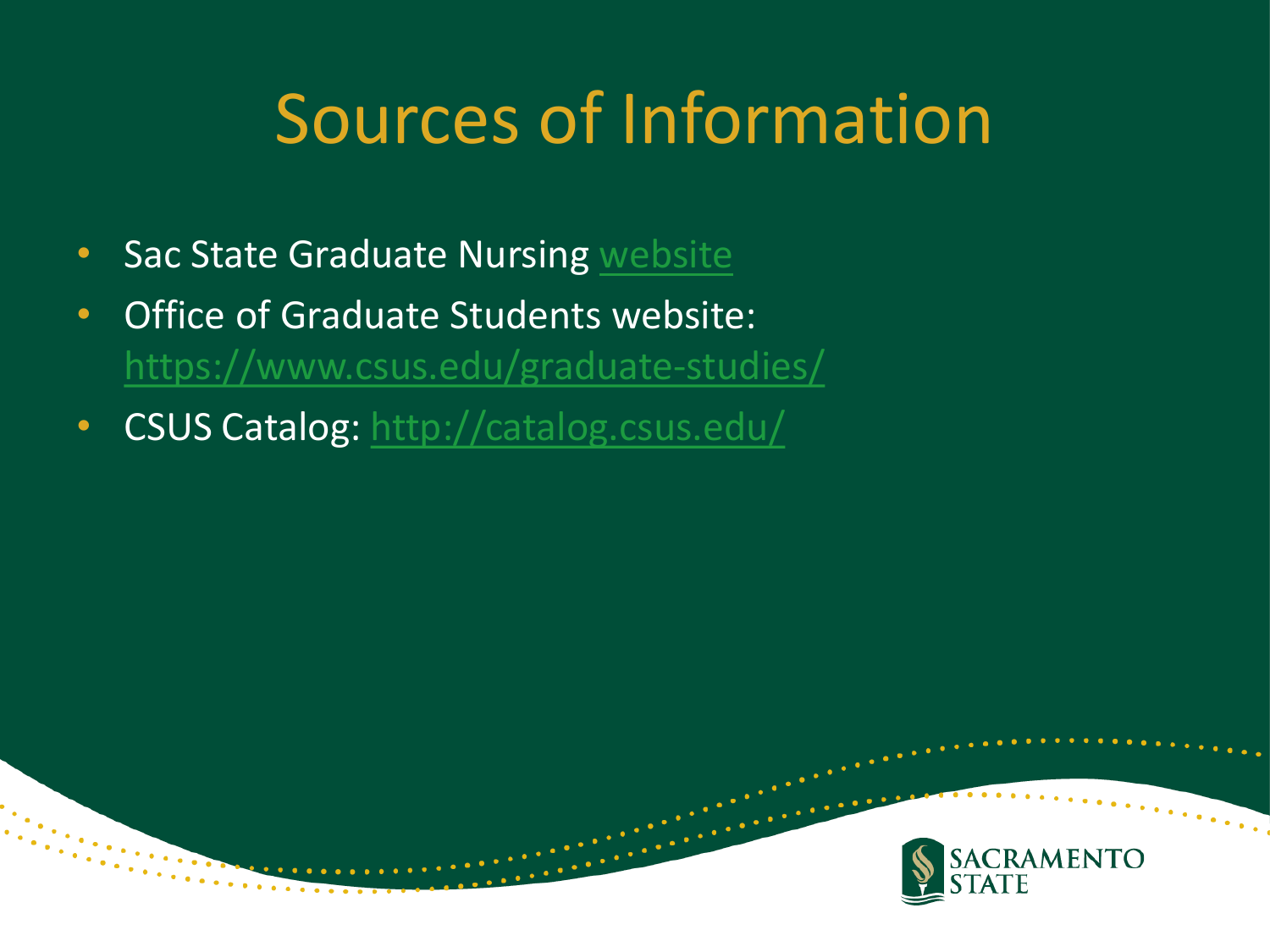# Program Accreditation/Systems

- Nationally accredited by Commission on College Nursing Education (CCNE); awarded 10 year reaccreditation in spring 2020
- Adheres to CA Board of Registered Nursing regulations
- Aligns with Graduate Learning Outcomes for Sacramento State Office of Graduate Studies
- Graduate Curriculum Committee: engages in curriculum development, revision, and reviews student petitions/academic issues
- Faculty: mostly tenure track/tenured, full-time, teach across all nursing programs

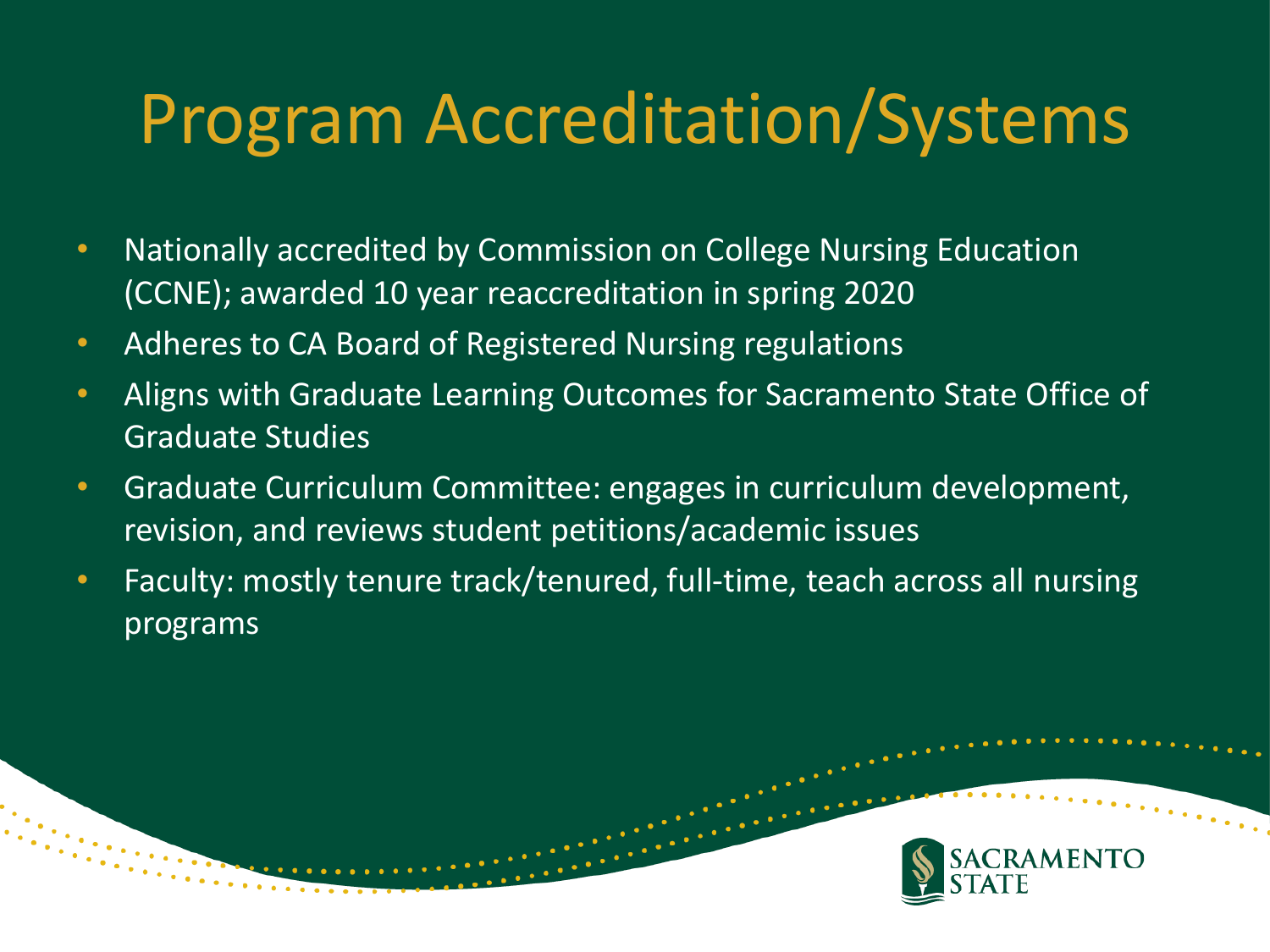### Course objectives align with Graduate Student Learning Outcomes (GSLOs) and national standards

- I. Synthesizes evidence from nursing and other academic disciplines to continually improve the delivery of nursing care across diverse settings.
- II. Analyzes organizational and systems leadership skills to promote quality and safe health care.
- III. Designs a quality improvement and safety project within a health care system.
- IV. Integrates translation research concepts and evidence into diverse practice settings to improve health care outcomes.
- V. Integrates meaningful data from nursing, computer, communication and information sciences to coordinate and improve care.

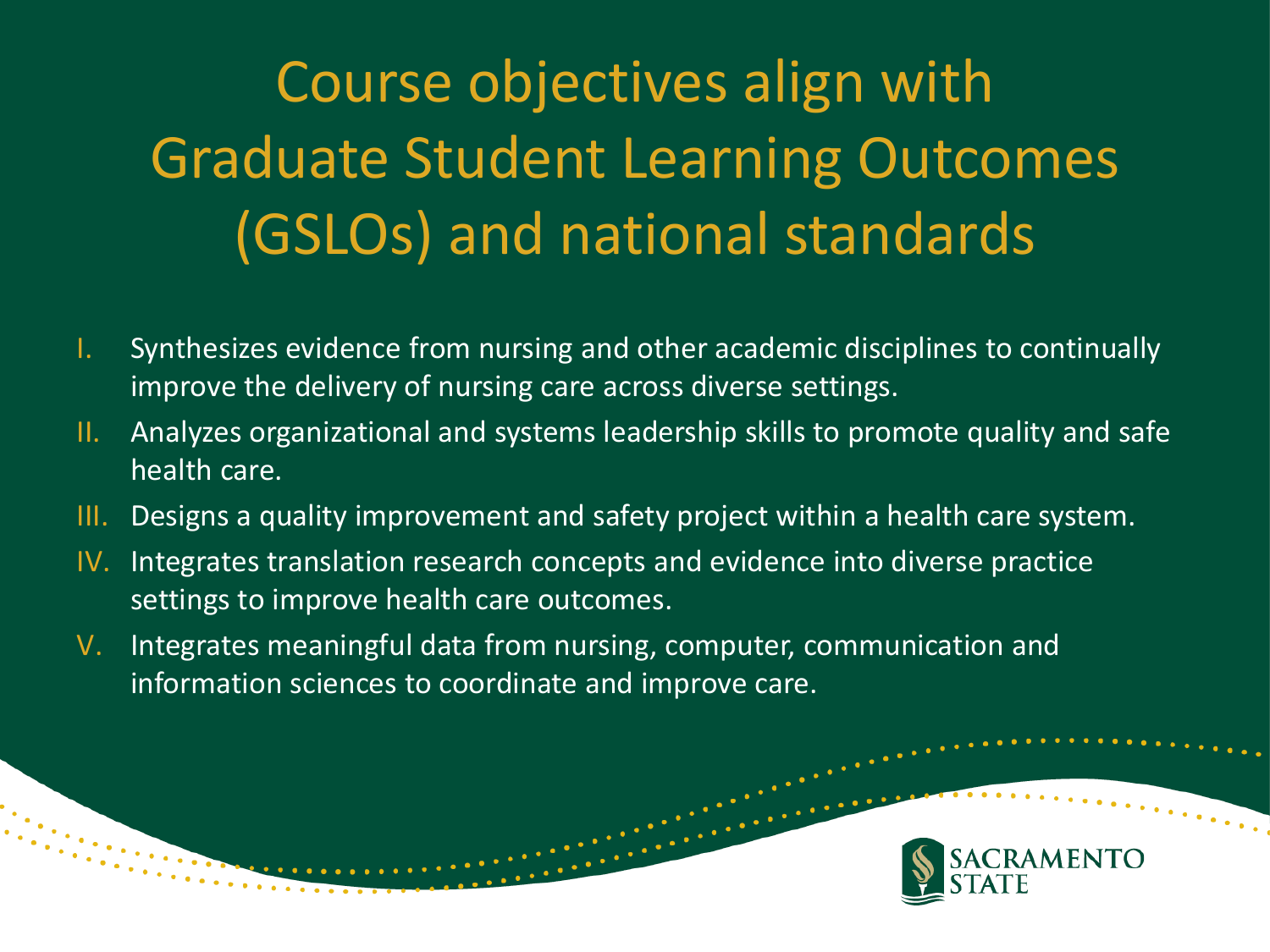# Graduate Student Learning Outcomes (GSLOs) Continued

- VI. Analyzes health care policy and advocates through the development process to improve health and health care.
- VII. Utilizes relationship centered leadership to build and sustain collaborative, inter-professional teams to coordinate care.
- VIII. Integrates clinical prevention and population health concepts in the design and delivery of health care.
- IX. Demonstrates advanced depth and breadth of nursing and related sciences, and integrates this knowledge into practice.
- X. Applies theoretical models or frameworks to formulate nursing interventions and to improve health outcomes at the individual, organizational, or systems level.